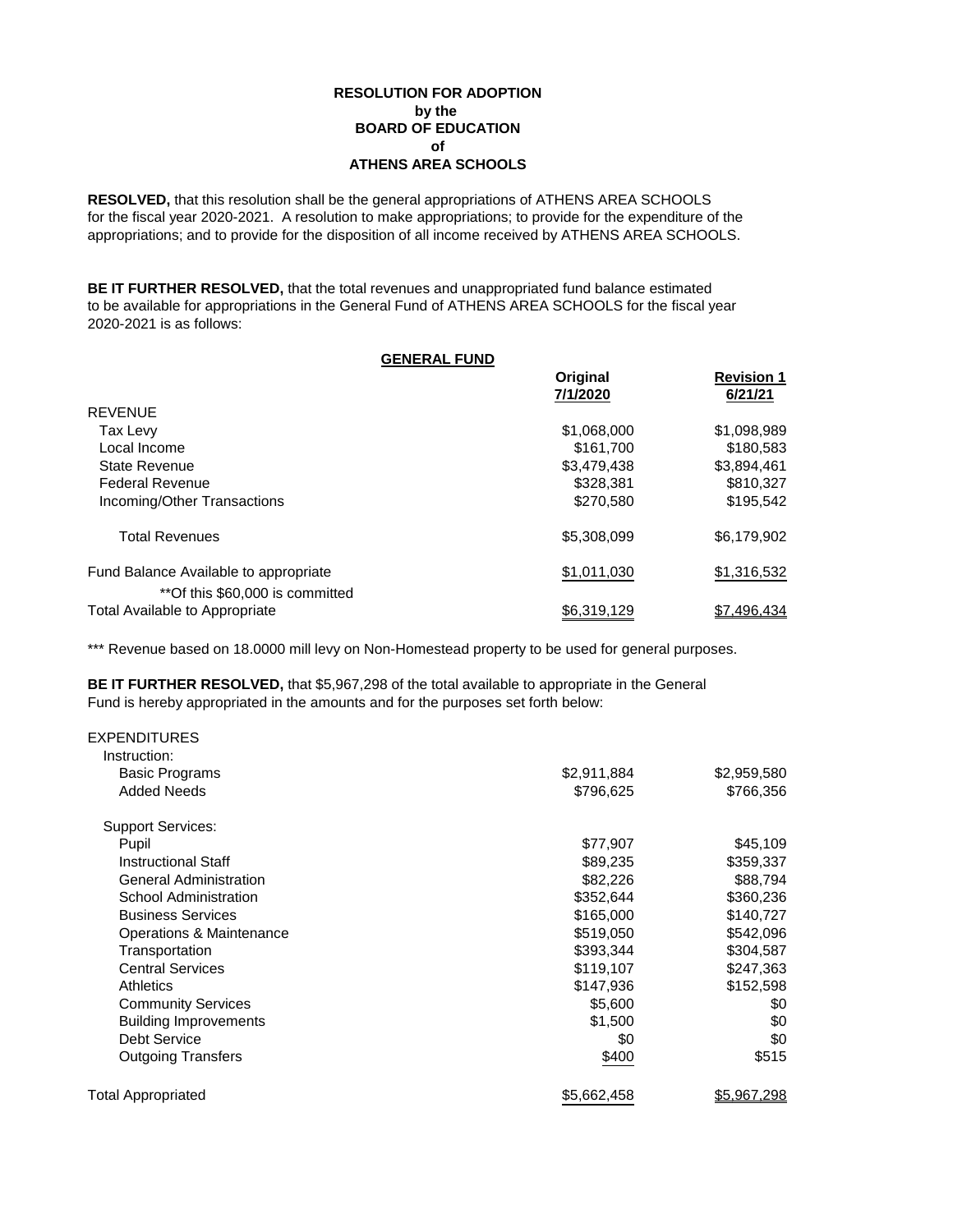**BE IT FURTHER RESOLVED,** that the total revenues and unappropriated fund balance estimated to be available for appropriations in the Food Service Fund of ATHENS AREA SCHOOLS for the fiscal year 2020-2021 is as follows:

## **FOOD SERVICE FUND**

| <b>REVENUE</b>                        |           |           |
|---------------------------------------|-----------|-----------|
| Local                                 | \$45,000  | \$1,800   |
| State                                 | \$8,000   | \$21,000  |
| Federal                               | \$160,000 | \$325,000 |
| Incoming Transfers/Other              | \$500     | \$415     |
| <b>Total Revenues</b>                 | \$213,500 | \$348,215 |
| Fund Balance Available to Appropriate | \$80,445  | \$57,787  |
| Total Available to Appropriate        | \$293,945 | \$406,002 |

**BE IT FURTHER RESOLVED,** that \$406,002 of the total available to appropriate in the Food Service Fund is hereby appropriated in the amounts and for the purposes set forth below:

| <b>EXPENDITURES</b>       |           |           |
|---------------------------|-----------|-----------|
| <b>Support Services</b>   | \$283.945 | \$346,002 |
| Capital Outlay            | \$10,000  | \$60,000  |
| <b>Total Appropriated</b> | \$293,945 | \$406,002 |